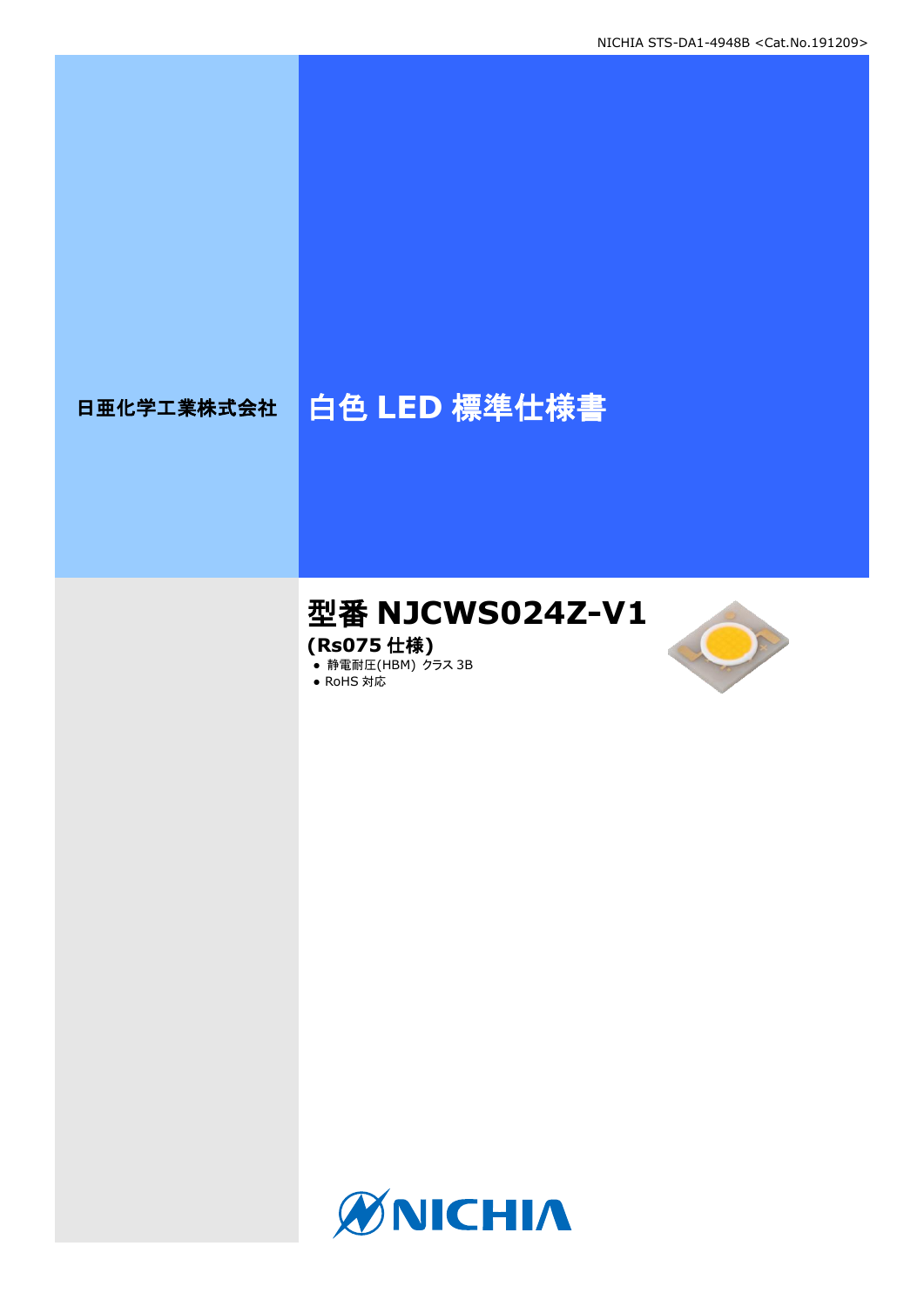### 規格

### (1) 絶対最大定格

| 項目        | 最大定格<br>記号                                     |                | 単位 |
|-----------|------------------------------------------------|----------------|----|
| 順電流       | $\mathrm{I}_\mathrm{F}$                        | 1280           | mA |
| パルス順電流    | $I_{\text{FP}}$                                | 1920           | mA |
| 静電耐圧(HBM) | V <sub>ESD</sub>                               | 8              | kV |
| 逆方向許容電流   | $I_{R}$                                        | 85             | mA |
| 許容損失      | $P_D$                                          | 49.2           | W  |
| 動作温度      | ${\mathsf T}_{\textsf{opr}}$                   | $-40 \sim 105$ | °C |
| 保存温度      | ${\mathsf T}_{\textsf{stq}}$<br>$-40 \sim 100$ |                | °C |
| ジャンクション温度 |                                                | 150            | °C |

\* TJ=25°C での値です。

\* IFP条件は、パルス幅 10ms 以下、デューティー比は 10%以下です。

\* IF、IFPは、ディレーティング特性を参照してください。

\* 静電耐圧(HBM)は ANSI/ESDA/JEDEC JS-001 のクラス 3B です。

 $*$ 動作温度はケース温度(Tc)での値です。

### (2) 特性

|           | 項目   |   | 記号             | 条件                       | 標準     | 最大                       | 単位                       |
|-----------|------|---|----------------|--------------------------|--------|--------------------------|--------------------------|
| 順電圧       |      |   | $V_F$          | $I_F = 500mA$            | 36.0   | $\overline{\phantom{a}}$ |                          |
|           | 光束   |   | $\Phi_{\rm v}$ | $I_F = 500mA$            | 2030   | $\overline{\phantom{a}}$ | lm                       |
|           | 演色性  |   | $R_{a}$        | $I_F = 500mA$            | 93     | $\overline{\phantom{a}}$ | $\overline{\phantom{0}}$ |
| Rs075 ランク |      | X |                | $I_F = 500mA$            | 0.4286 | $\overline{\phantom{0}}$ |                          |
|           | 色度座標 |   | -              | $I_F = 500mA$            | 0.3919 | $\overline{\phantom{a}}$ | ۰                        |
| 熱抵抗       |      |   | $R_{\theta$ JC | $\overline{\phantom{a}}$ | 0.85   | 1.05                     | °C/W                     |

\* TJ=25°C での値です。パルス駆動により測定しています。

\* 光学特性は、CIE 127:2007 に準拠した値です。

\* 色度座標は、CIE 1931 色度図に基づくものとします。

\* 熱抵抗 RθJCは、JESD51-1 に準拠した Dynamic 法により測定しています。

 $*$  熱抵抗  $R_{\rm \theta JC}$ は、ダイスから Tc 測定ポイントまでの熱抵抗を表します。

\* 熱抵抗 R<sub>9JC</sub>は放熱グリスを用いた際の熱抵抗値です。放熱シートを用いた場合、熱抵抗値は顕著に大きくなる可能性があります。

\* 熱抵抗に関する詳細は注意事項(6)熱の発生を参照ください。

**COB** の取り扱い、密着、放熱などの一連のアプリケーションノートは弊社ホームページ「**LED** テクニカルデータ」をご確認ください。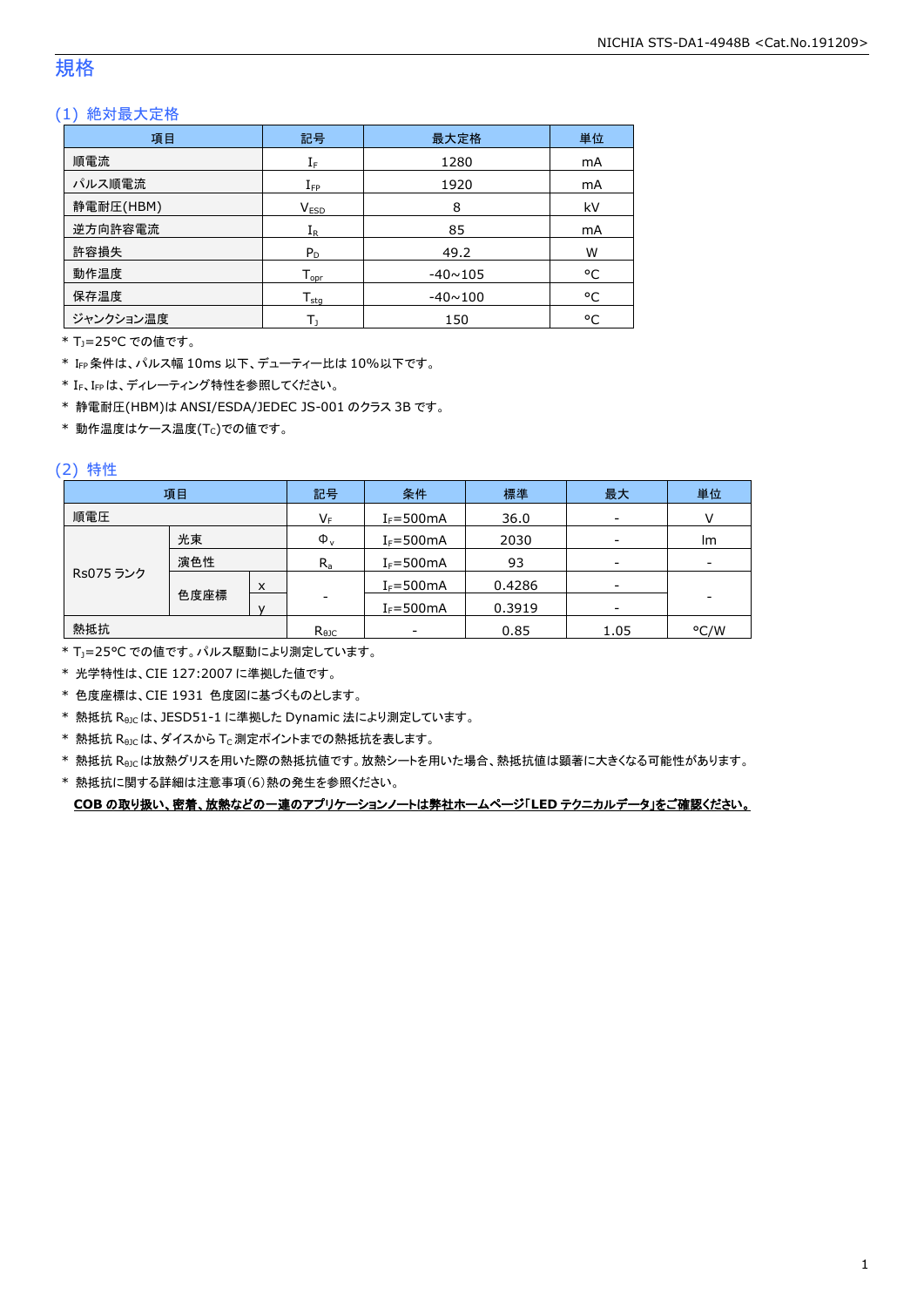# ランク分け

| 項目  | ランク                      | 条件            | 最小   | 最大   | 単位                       |
|-----|--------------------------|---------------|------|------|--------------------------|
| 順電圧 | $\overline{\phantom{0}}$ | $I_F = 500mA$ | 33.3 | 38.5 |                          |
|     | Q0193                    |               | 1930 | 2370 |                          |
| 光束  | Q0187                    | $I_F = 500mA$ | 1870 | 2290 | lm                       |
|     | 00182                    |               | 1820 | 2240 |                          |
| 演色性 | $R_{a}$<br><b>Rs075</b>  | $I_F = 500mA$ | 90   | -    | $\overline{\phantom{0}}$ |

色度範囲(IF=500mA)

色度座標は中央値より MacAdam 楕円 3 ステップ範囲内となります。

|            |    | ランク    | ランク    | ランク    | ランク    |
|------------|----|--------|--------|--------|--------|
|            |    | sm303i | sm323i | sm353i | sm403i |
| 色温度値(単位:K) | CP | 3000   | 3200   | 3500   | 4000   |
|            | x  | 0.4286 | 0.4178 | 0.4033 | 0.3785 |
| 色度座標中央値    |    | 0.3919 | 0.3878 | 0.3813 | 0.3677 |

\* T<sub>J</sub>=25°C での値です。パルス駆動により測定しています。

\* 順電圧は±0.35V の公差があります。

\* 光束は±5%の公差があります。

 $*$  演色性  $R_a$ は±2 の公差があります。

\* 色度は±0.003 の公差があります。

\* 1 注文単位に対して上記のランクを納入します。又、その納入比率は問わないものとします。

#### 色度,演色性-光束ランク対応表

| 色度ランク  | 演色性ランク | 光東ランク |
|--------|--------|-------|
| sm303i | Rs075  | Q0182 |
| sm323i | Rs075  | Q0187 |
| sm353i | Rs075  | Q0187 |
| sm403i | Rs075  | Q0193 |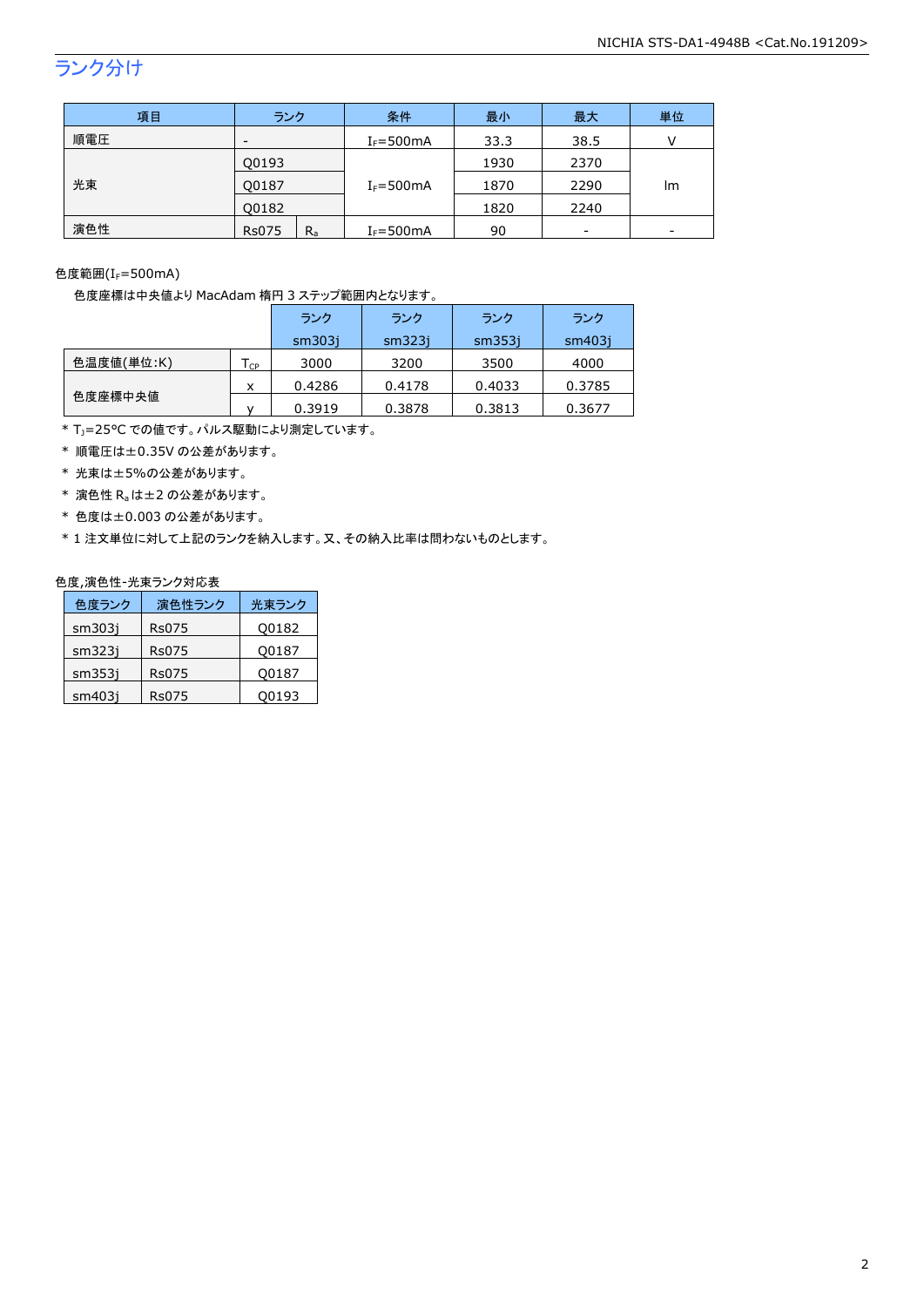色度図

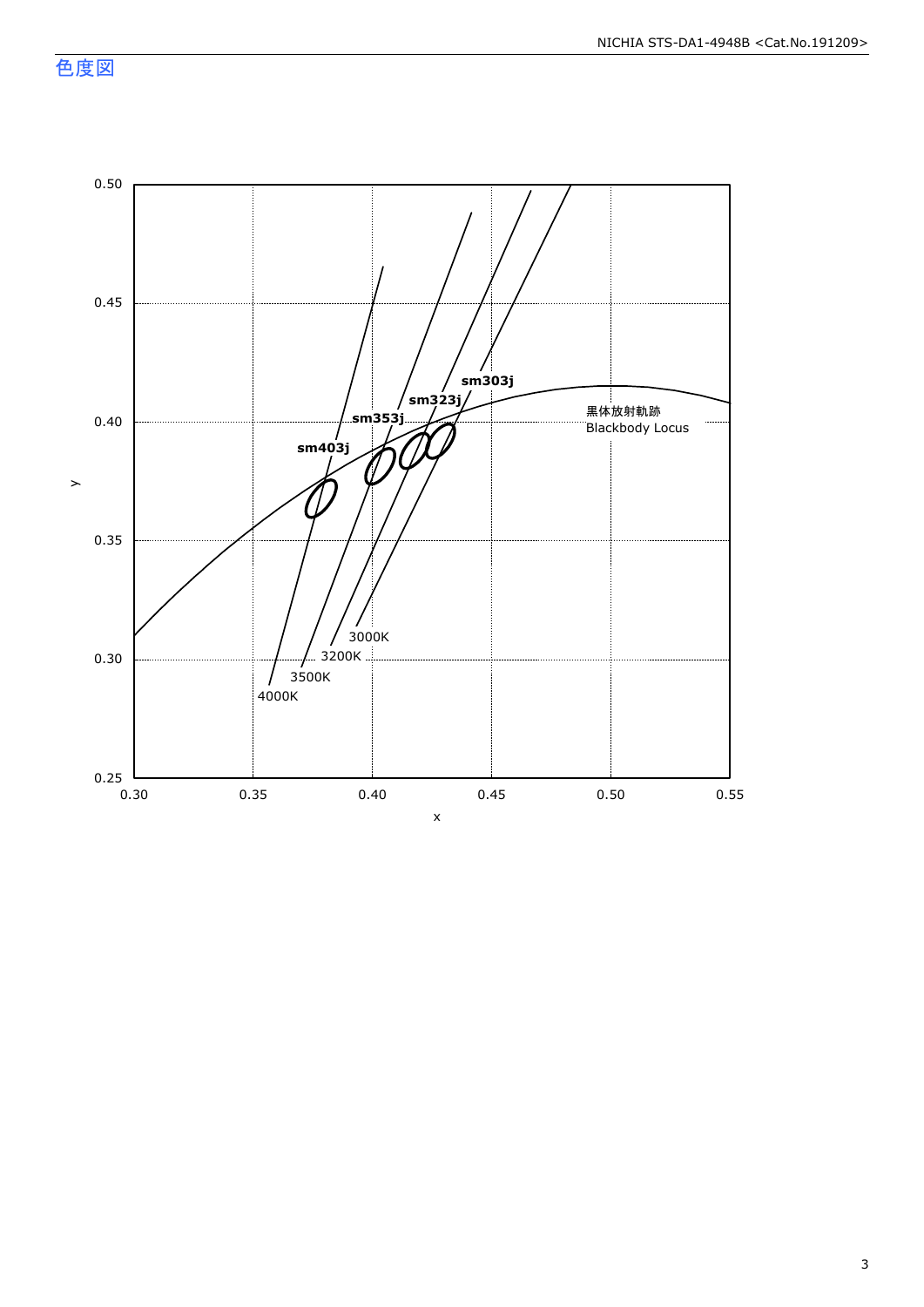### 外形寸法

(単位 Unit: mm) This product complies with RoHS Directive. \* 本製品はRoHS指令に適合しております。 (単位 Unit: mm, 公差 Tolerance: ±0.3) STS-DA7-11935A NJCWS024Z-V1 The dimension(s) in parentheses are for reference purposes. \* 括弧で囲まれた寸法は参考値です。 No. Part No.







| 項目 Item                                           | 内容 Description                                                           |
|---------------------------------------------------|--------------------------------------------------------------------------|
| パッケージ材質<br>Package Materials                      | セラミックス<br>Ceramics                                                       |
| 封止樹脂材質<br><b>Encapsulating Resin</b><br>Materials | シリコーン樹脂<br>(拡散剤+蛍光体入り)<br>Silicone Resin<br>(with diffuser and phosphor) |
| 電極材質<br><b>Electrodes Materials</b>               | 金メッキ<br>Au-plated                                                        |
| 質量<br>Weight                                      | 0.66q(TYP)                                                               |



4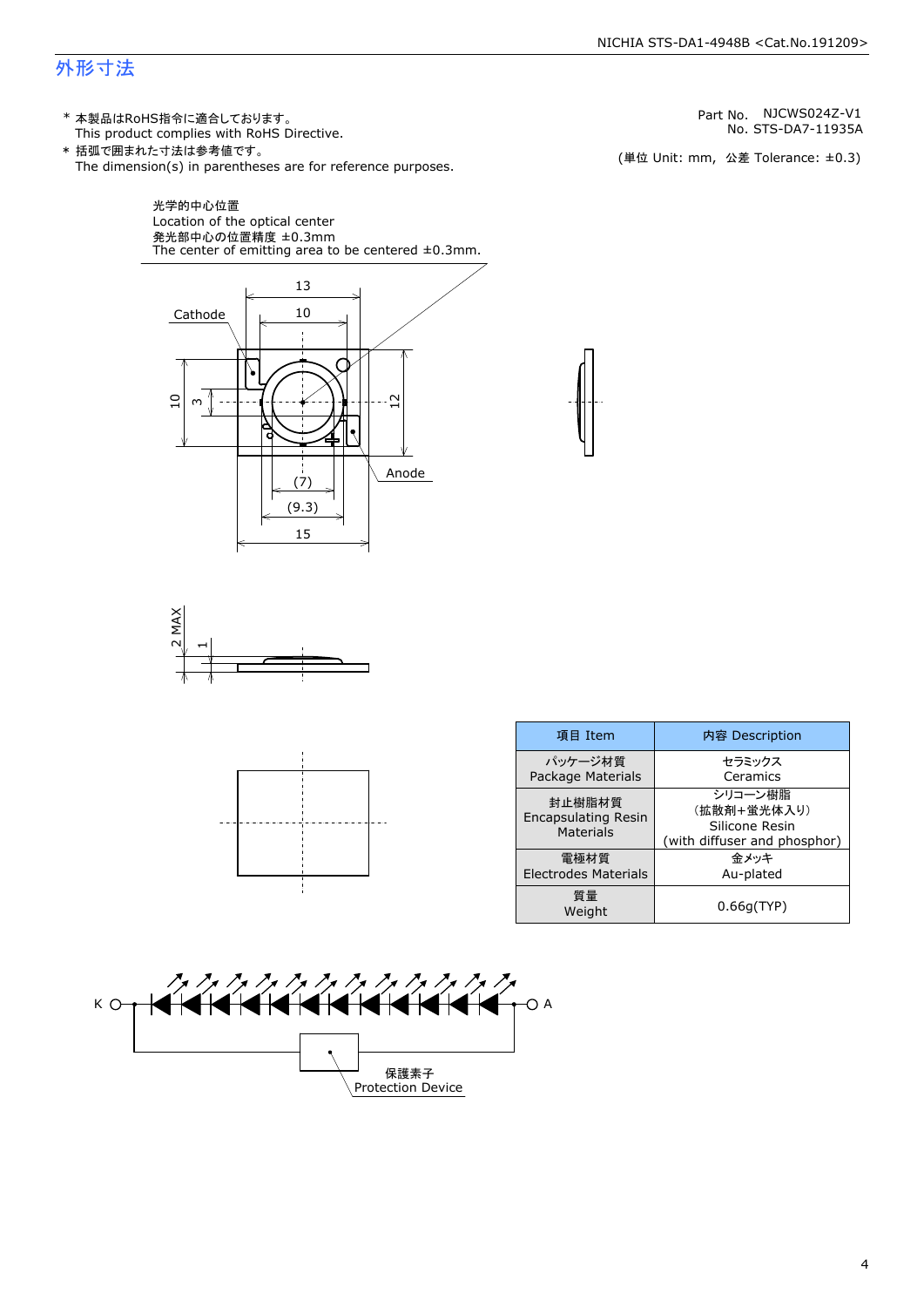# はんだ付け

### ● 手はんだ推奨条件

| →"烏庫」 | 380°C 以下 |
|-------|----------|
| .間    | 5 秒以内    |

\* 手はんだは 1 回までとして下さい。

- \* 本製品は、封止材料及び封止樹脂枠材料にシリコーン樹脂を用いているため、上面の封止部が柔らかく、力が加わると傷、欠け、剥がれ、製品の変形、 断線や信頼性に影響を及ぼす恐れがあります。封止部及び封止樹脂枠に圧力を加えないで下さい。
- \* 基本的にはんだの取り付け後の修正は行わないで下さい。やむをえず修正する場合は、事前に修正による特性の劣化のなきことを確認の上行って下さ い。
- \* はんだ付け時、加熱された状態で LED にストレスを加えないで下さい。
- \* 実装機を使用する場合は、本製品にあった吸着ノズルを選定下さい。発光面サイズより小径のノズルを使用しますと発光面を傷つけると共に LED が不灯 に至る可能性があります。
- \* フラックスを使用する場合はノンハロゲンタイプを推奨します。また LED に直接フラックスがかかるような工程設計は行わないで下さい。
- \* 端子電極にリード線をはんだ付けする際及びはんだ付け後は、リード線にテンションを加えないようにしてください。端子電極の破壊もしくは端子電極の密 着強度が低下する恐れがあります。
- \* 端子電極にリード線のはんだ付けを行う場合は、使用はんだやリード被覆線の種類によってその含有成分により、端子電極の密着強度が低下する場合 がありますので、事前に実際に使用する部材にてご確認をお願いします。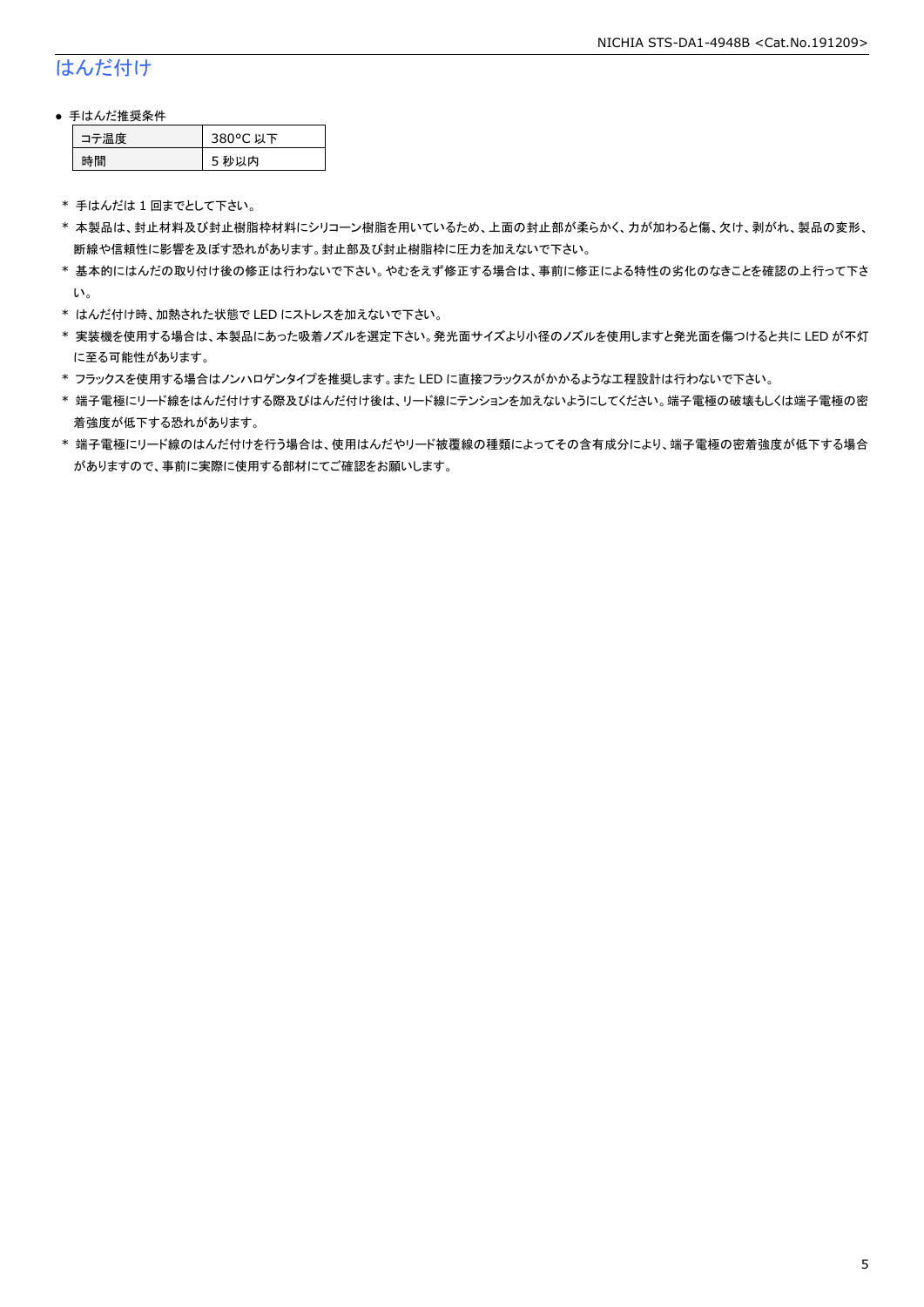# 梱包用トレイ

\* 数量は1トレイにつき 80個入りです。<br>Tray Size: 80pcs

\* 数量は1トレイにつき 80個入りです。<br>Tray Size: 80pcs<br>\* 寸法は参考です。<br>All dimensions shown are for reference only and are not guaranteed. \* づ法は参考です。 (単位 Unit: mm)

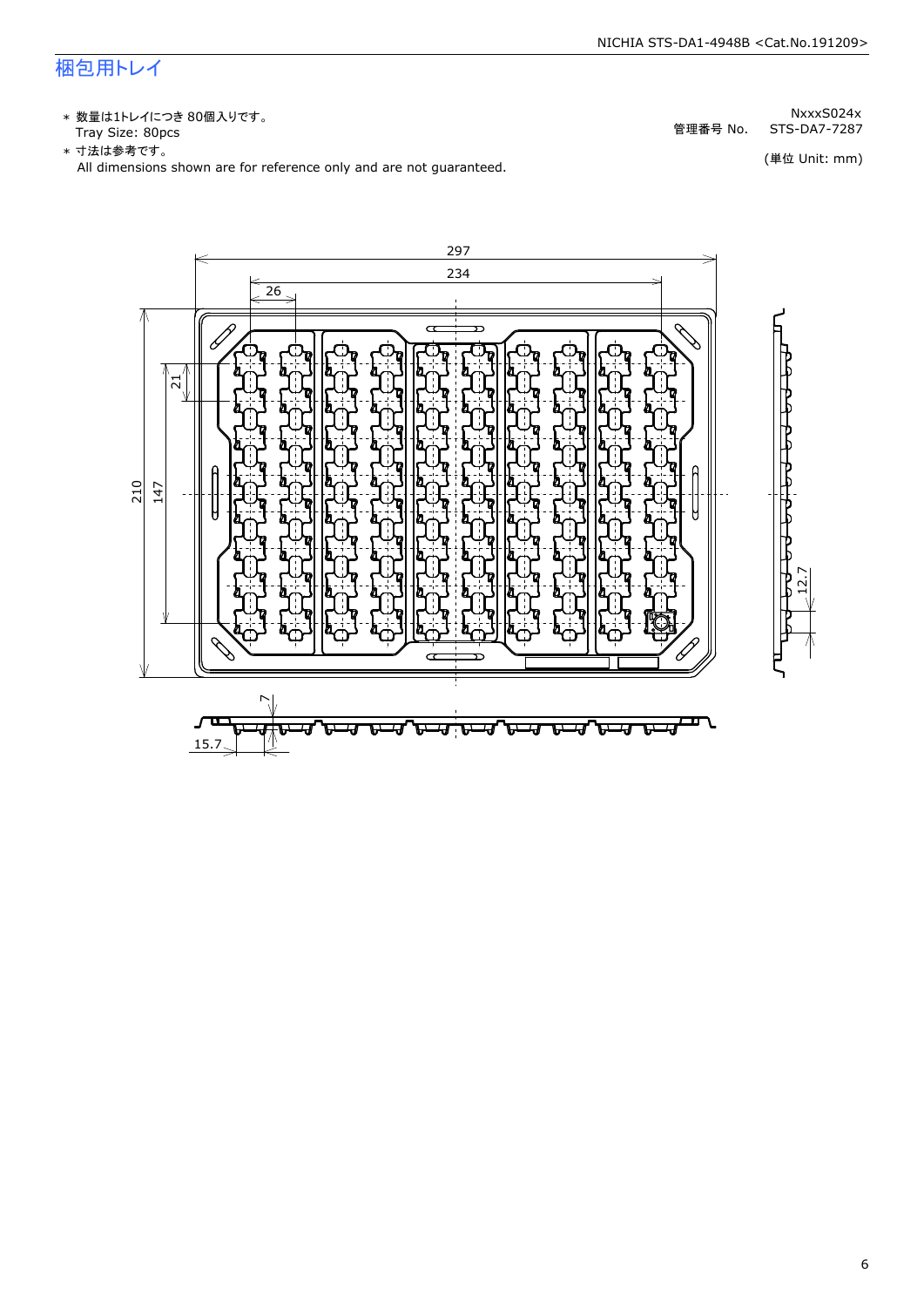Part No. Nxxxxxxx<br>No. STS-DA7-5106D

### 梱包仕様

Trays are shipped with desiccants in heat-sealed moisture-proof bags. シリカゲルとともにトレイをアルミ防湿袋に入れ、熱シールにより封をします。



Label ラベル  $\mathscr{U}$ NICHIA  $\begin{array}{lll} \text{cN}_{\text{us}} & \text{XXXX} & \text{LED} \\ \text{part no.:} & \text{Nxxxxxxx} \\ \text{LOT:} & \text{YMxxxx-RRR} \\ \text{QTY.:} & & \text{PCS} \\ \hline & \text{ROHS} \end{array}$ NICHIA CORPORATION <sup>491</sup> OKA, KAMINAKA, ANAN, TOKUSHIMA, JAPAN LOT: QTY.: YMxxxx-RRR PCS PART NO.:

Moisture-proof bags are packed in cardboard boxes with corrugated partitions. アルミ防湿袋を並べて入れ、ダンボールで仕切ります。





- \* \*\*\*\*\*\*\* is the customer part number.<br>If not provided, it will not be indicated on the label.<br>客先型名が設定されていない場合は空白です。
- For details, see "LOT NUMBERING CODE"<br>in this document.<br>ロット表記方法についてはロット番号の項を<br>参照して下さい。
- \* Products shipped on trays are packed in a moisture-proof bag.<br>They are shipped in cardboard boxes to protect them from external forces during transportation.<br>本製品はトレイに入れたのち、輸送の衝撃から保護するためダンボールで梱包します。<br>\* Do not drop or exp 本製品はトレイに入れたのち、輸送の衝撃から保護するためダンボールで梱包します。
- Do not drop or expose the box to external forces as it may damage the products. \*
- 取り扱いに際して、落下させたり、強い衝撃を与えたりしますと、製品を損傷させる原因になりますので注意して下さい。 Do not expose to water. The box is not water-resistant. \*
- ダンボールには防水加工がされておりませんので、梱包箱が水に濡れないよう注意して下さい。 \*
- 輸送、運搬に際して弊社よりの梱包状態あるいは同等の梱包を行って下さい。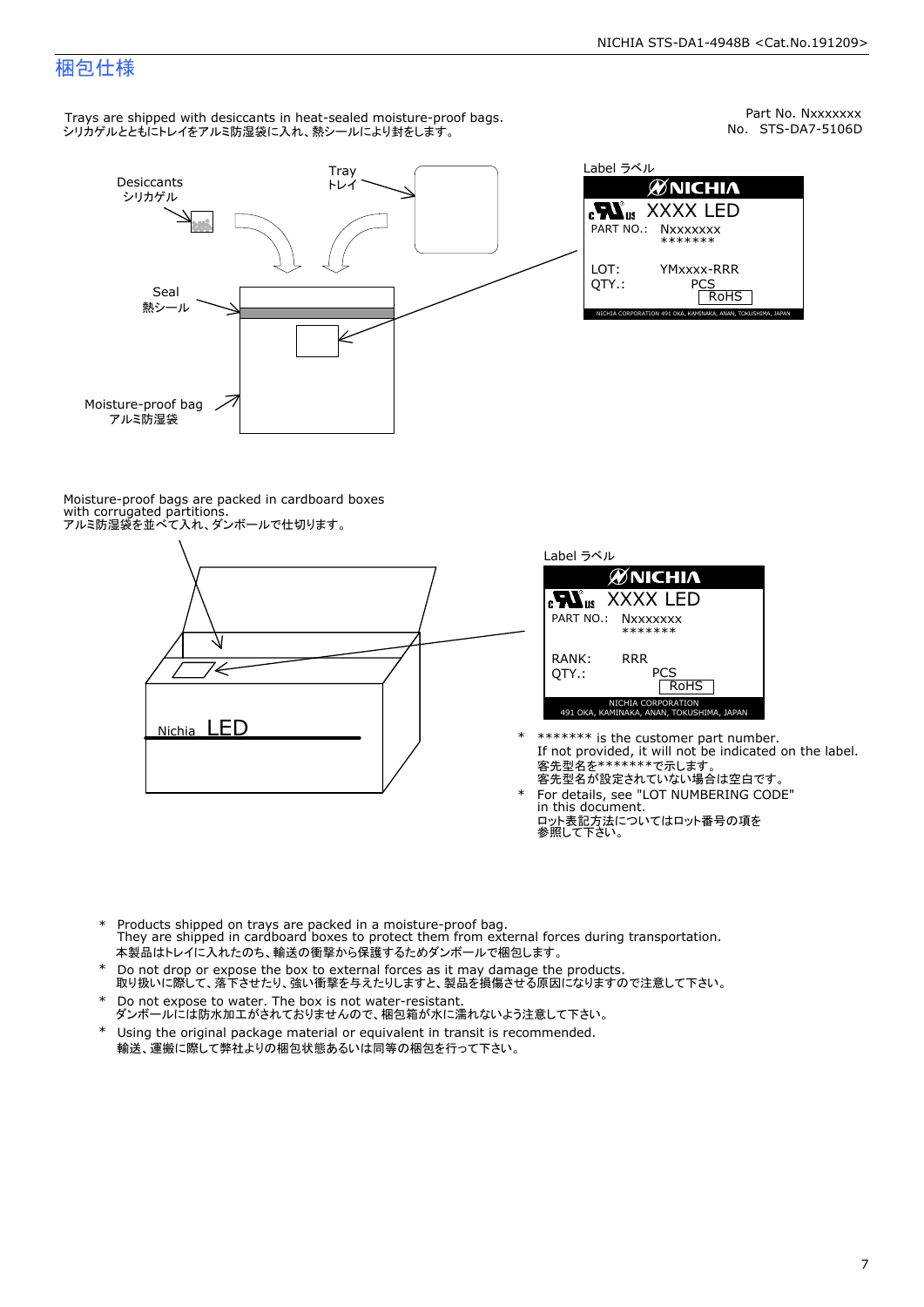## ロット番号

ロット番号は以下のように英数字で表記します。

- YMxxxx RRR
- Y 製造年

| 年    |   |  |  |  |
|------|---|--|--|--|
| 2018 | I |  |  |  |
| 2019 |   |  |  |  |
| 2020 | Κ |  |  |  |
| 2021 |   |  |  |  |
| 2022 | М |  |  |  |
| 2023 | N |  |  |  |

### M - 製造月

| 月 | м | 月  | М |
|---|---|----|---|
|   |   |    |   |
|   |   | 8  | 8 |
|   |   | 9  | q |
|   |   | 10 | A |
|   |   |    | F |
| 6 | F | 12 |   |

xxxx-当社管理番号

RRR-色度ランク、光束ランク、演色性ランク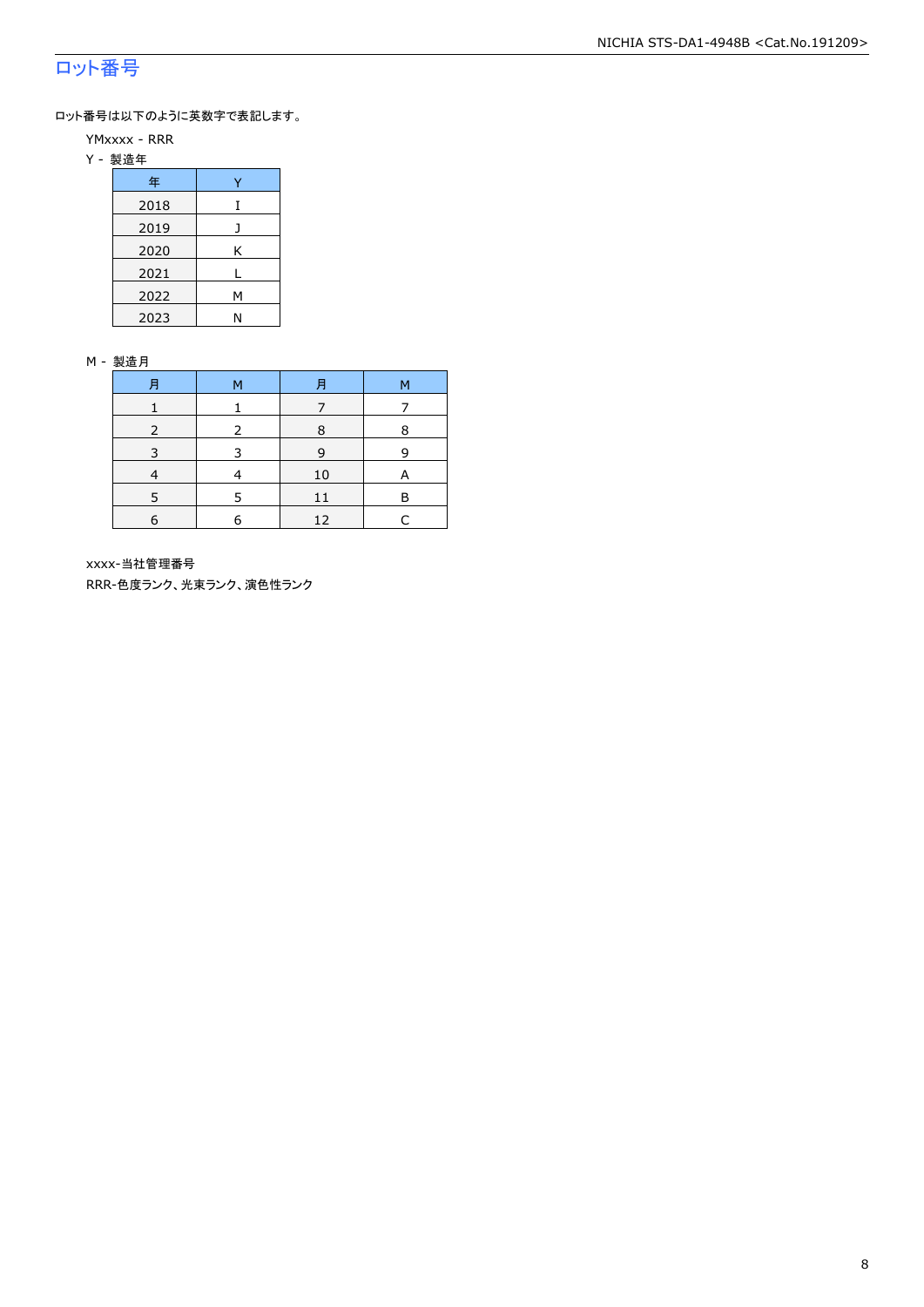ディレーティング特性

NJCWS024Z-V1 管理番号 No. STS-DA7-11936A

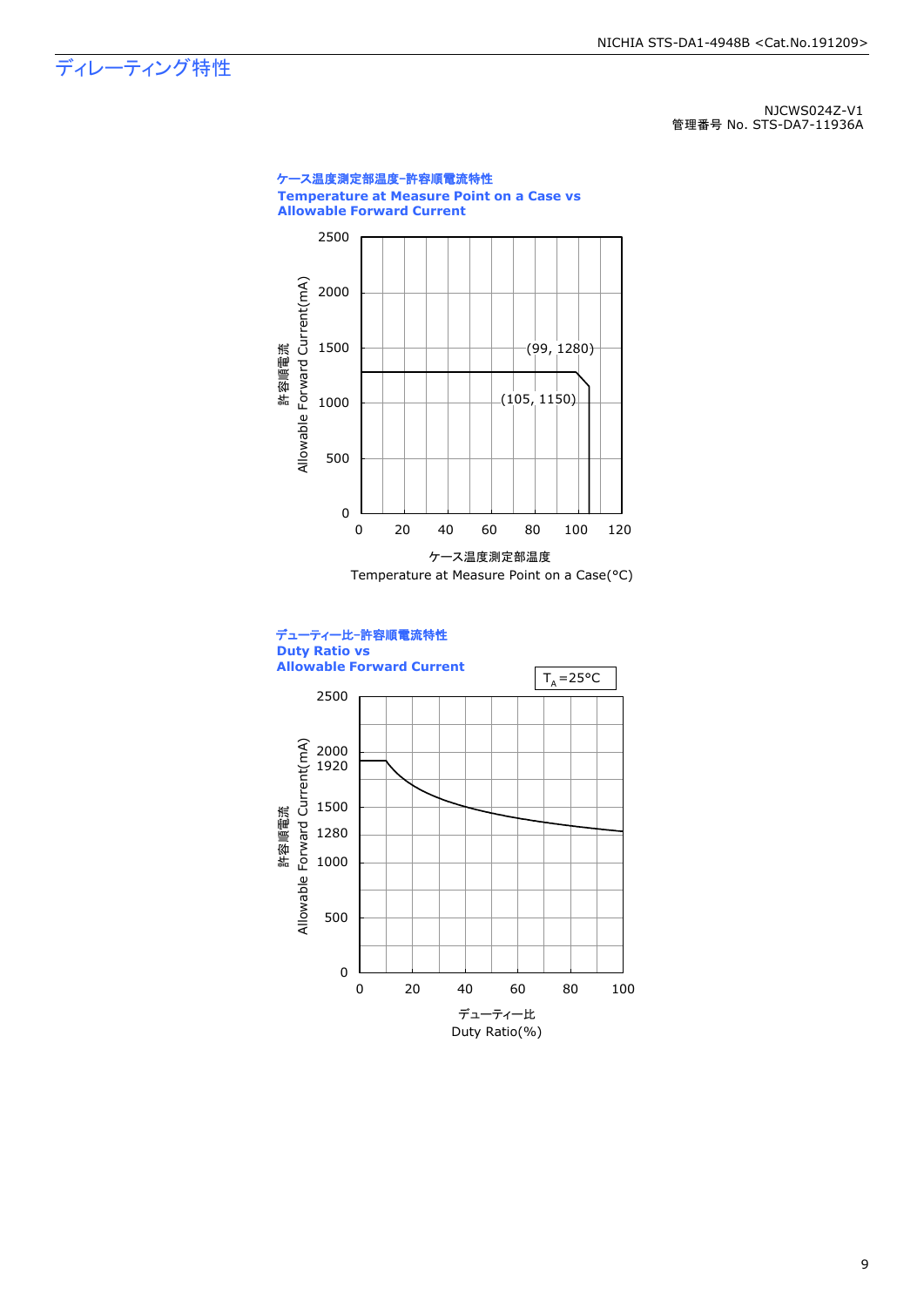## 光学特性

### \* 本特性は参考です。

All characteristics shown are for reference only and are not guaranteed.

NJCWS024Z-V1 管理番号 No. STS-DA7-12381

 $\;* \;$  パルス駆動により測定しています。<br>The following graphs show the characteristics measured in pulse mode.



指向特性 **Directivity** 



\* 本特性は演色性ランクRs075に対応しています。 The graphs above show the characteristics for Rs075 LEDs of this product.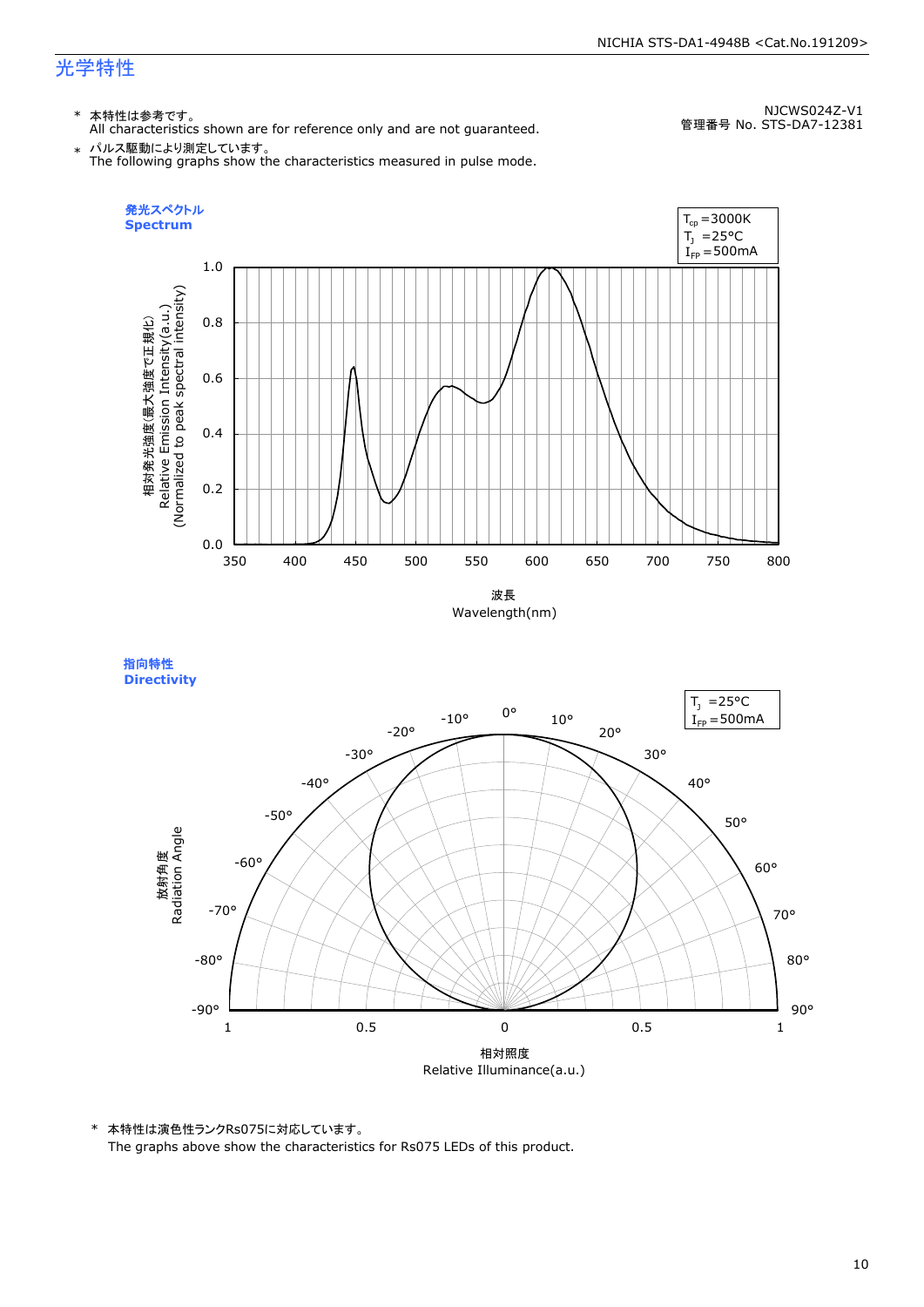### 電流温度特性

\* 本特性は参考です。

All characteristics shown are for reference only and are not guaranteed.

NJCWS024Z-V1 管理番号 No. STS-DA7-12382

\* パルス駆動により測定しています。 The following graphs show the characteristics measured in pulse mode.



25 30 35 40 45 -60 -30 0 30 60 90 120 150 180 **Junction Temperature vs Forward Voltage** 順電圧<br>Forward Voltage(V) Forward Voltage(V) ジャンクション温度 Junction Temperature(°C)  $I_{FP}=500mA$ 

順電流-相対光束特性 **Forward Current vs Relative Luminous Flux** ジャンクション温度-相対光束特性 **Junction Temperature vs Relative Luminous Flux**

ジャンクション温度-順電圧特性



\* 本特性は演色性ランクRs075に対応しています。

The graphs above show the characteristics for Rs075 LEDs of this product.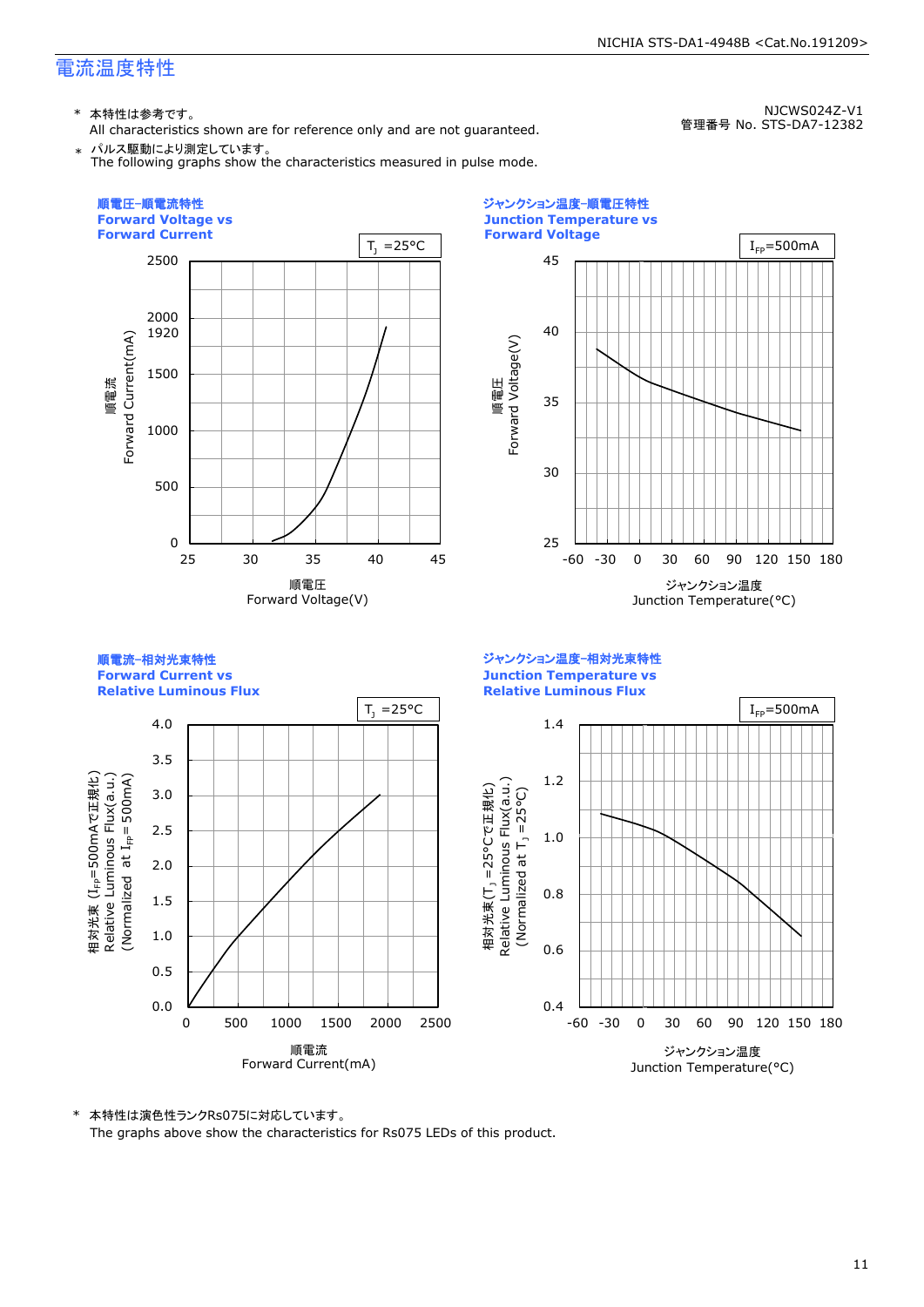### 電流温度特性

- \* All characteristics shown are for reference only and are not guaranteed. 本特性は参考です。
- \* Ine following graphs show th<br>、パルス駆動により測定しています。 The following graphs show the characteristics measured in pulse mode.

Part No. NJCWS024Z-V1 No. STS-DA7-12383A





\* The graphs above show the characteristics for Rs075 LEDs of this product. 本特性は演色性ランクRs075に対応しています。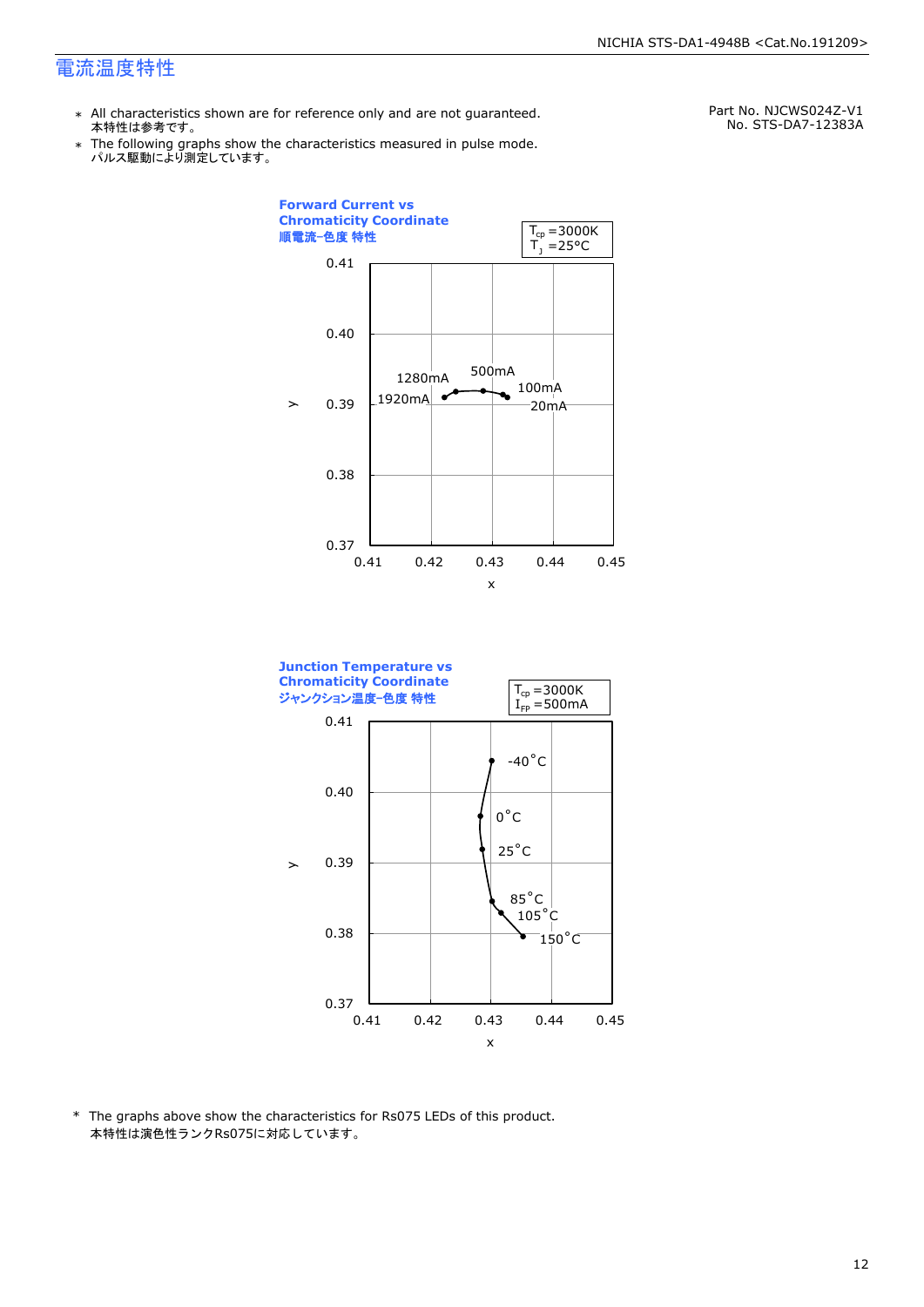# 信頼性

### (1) 試験項目と試験結果

| 試験項目    | 参照規格                            | 試験条件                                  | 試験時間     | 故障判定<br>基準 No. | 故障数/試験数 |
|---------|---------------------------------|---------------------------------------|----------|----------------|---------|
| 熱衝撃(気相) |                                 | -40°C(15 分)~100°C(15 分)               | 100 サイクル | #1             | 0/10    |
| 高温保存    | <b>JEITA ED-4701</b><br>200 201 | $T_A = 100^{\circ}C$                  | 1000 時間  | #1             | 0/10    |
| 高温高湿保存  | JEITA ED-4701<br>100 103        | $T_A = 60^{\circ}$ C, RH = 90%        | 1000 時間  | #1             | 0/10    |
| 低温保存    | JEITA ED-4701<br>200 202        | $T_A = -40$ °C                        | 1000 時間  | #1             | 0/10    |
| 高温連続動作  |                                 | $T_c = 99$ °C, I <sub>F</sub> =1280mA | 1000 時間  | #1             | 0/10    |
| 静電破壊    | ANSI/ESDA/<br>JEDEC JS-001      | HBM, 8kV, 1.5kΩ, 100pF, 順逆 1 回        |          | #1             | 0/10    |

注記:

測定は LED が常温に戻ってから行います。

### (2) 故障判定基準

| 基準 No. | 項目              | 条件                    | 判定基準     |
|--------|-----------------|-----------------------|----------|
|        | 順電圧(VF)         | [ <sub>F</sub> =500mA | 、初期値×1.1 |
| #1     | 光束 $(\Phi_{v})$ | $f_F = 500 \text{mA}$ | :初期値×0.7 |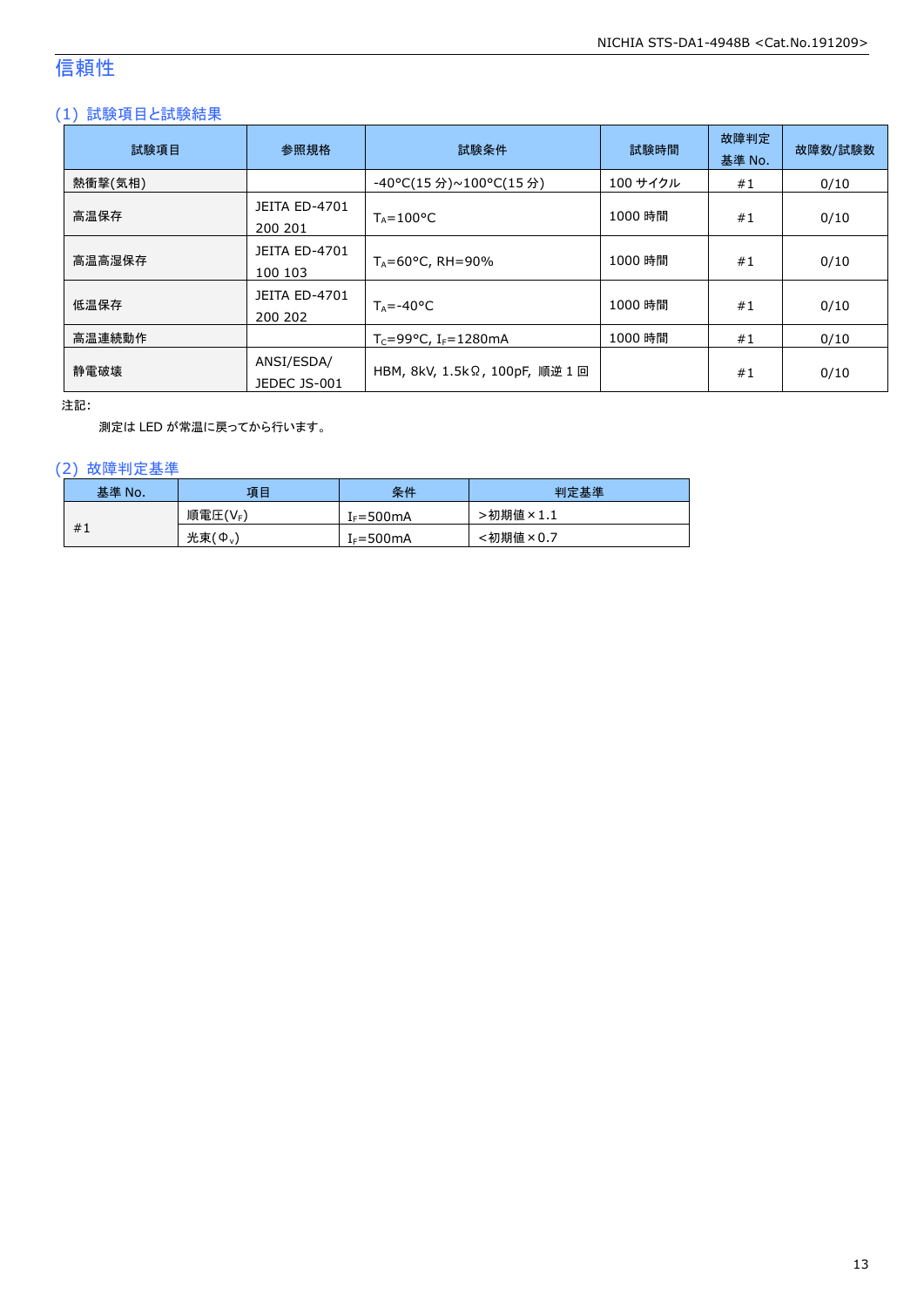### 注意事項

### (1) 保管

|    | 条件        | 温度      | 湿度       | 期間        |
|----|-----------|---------|----------|-----------|
|    | アルミ防湿袋開封前 | 30°C 以下 | 90%RH 以下 | 納入日より1年以内 |
| 保管 | アルミ防湿袋開封後 | 30°C 以下 | 70%RH 以下 | 168 時間以内  |

- アルミ防湿袋を開封後は上記の条件を越えないようにはんだ付けを完了下さい。万一未使用の LED が残った場合は、シリカゲル入り密閉容器等で保管 下さい。なお当社防湿袋に戻し、再封印することを推奨します。
- 電極部分は、金メッキが施されております。腐食性ガス等を含む雰囲気にさらされますと、メッキ表面が変質し、問題が生じる事があります。保管時は密閉 容器等で保管して下さい。なお当社防湿袋に戻し、再封印することを推奨します。
- 実機に使用する部材(パッキン、接着剤など)については、メッキ表面への影響を考慮して、硫黄成分を含有しているものの使用を避けて下さい。メッキの 表面異常は、導通・接続不良に繋がる可能性があります。また、パッキンを使用する場合は、シリコーンゴム材質のものを推奨します。その際、低分子量 のシロキサンによる機器の接点不良に注意して下さい。
- 急激な温度変化のある場所では、結露が起こりますので温度変化の少ない場所に保管して下さい。
- 埃の多い環境での保管は避けて下さい。
- 直射日光や室温を超えるような環境に長期間さらさないで下さい。

### (2) 使用方法

● LED 毎に絶対最大定格を超えないように回路設計を行って下さい。LED 毎に定電流駆動することを推奨致します。また定電圧駆動する場合は、(A)の回 路は LED の順電圧の影響により LED に流れる電流がばらつく可能性がありますので、(B)の回路を推奨します。



- 本製品は、順方向電流駆動でご使用下さい。また、非点灯時には順逆とも電圧がかからないように配慮下さい。特に逆電圧が連続的に加わる状態は、マ イグレーションを発生させる可能性があり、素子にダメージを与える場合がありますので避けて下さい。長時間使用しない場合は、安全のために必ず主電 源スイッチを切って下さい。
- 電流により色度が変化するため、調光する場合はパルス駆動によるデューティ制御を推奨します。
- 本製品は LED の諸特性が安定する定格電流の 10%以上でご使用されることを推奨します。
- 雷サージなどの過電圧が LED に加わらないようにして下さい。
- 屋外で使用される場合は、十分な防水対策、湿度対策、塩害対策を施してご使用下さい。

### (3) 取り扱い上の注意

- 素手で本製品を取り扱わないで下さい。表面が汚れ、光学特性に影響を及ぼすことがあります。また場合によっては、製品の変形や断線が起こり、不灯 の原因になることがあります。
- ピンセットで本製品を取り扱う場合は、製品へ過度な圧力を掛けないようにして下さい。樹脂部の傷、欠け、剥がれ、製品の変形や断線が起こり、不灯の 原因となります。
- 本製品を落下させてしまった場合には、製品の変形などが発生することがありますのでご注意下さい。
- 本製品は積み重ねしないで下さい。製品を重ねると樹脂部に衝撃を与え、樹脂部の傷、欠け、剥がれ、変形・断線、LED 剥がれが発生し、不灯の原因に なります。

### (4) 設計上の注意

- LED 周辺で使用する部材(筐体、パッキン、接着剤、2 次レンズ、レンズカバーなど)から放出された揮発性有機化合物は、LED のレンズや封止樹脂を透 過する可能性があります。特に密閉状態では、これらの揮発性有機化合物が熱や光子エネルギーにさらされると変色が起こり LED の光出力が大幅に低 下したり、色ずれが発生する可能性があります。また、空気の循環をよくすることで、光出力の低下や色ズレが改善されることがあります。密閉状態でご使 用される場合は、実機点灯試験による光学評価で異常なきことの確認をお願いします。
- 本製品は、カが加わるとセラミックス基板の割れが発生する恐れがあります。本製品を筐体に固定する場合、専用ホルダを用いることを推奨します。
- 製品と筐体間の接続には放熱グリスを用いることを推奨します。製品・筐体のみの固定では、放熱性が低下することがあります。また放熱シートを用いた 場合、熱抵抗値は顕著に大きくなる可能性があります。

#### **COB** の取り扱い、密着、放熱などの一連のアプリケーションノートは弊社ホームページ「**LED** テクニカルデータ」をご確認ください。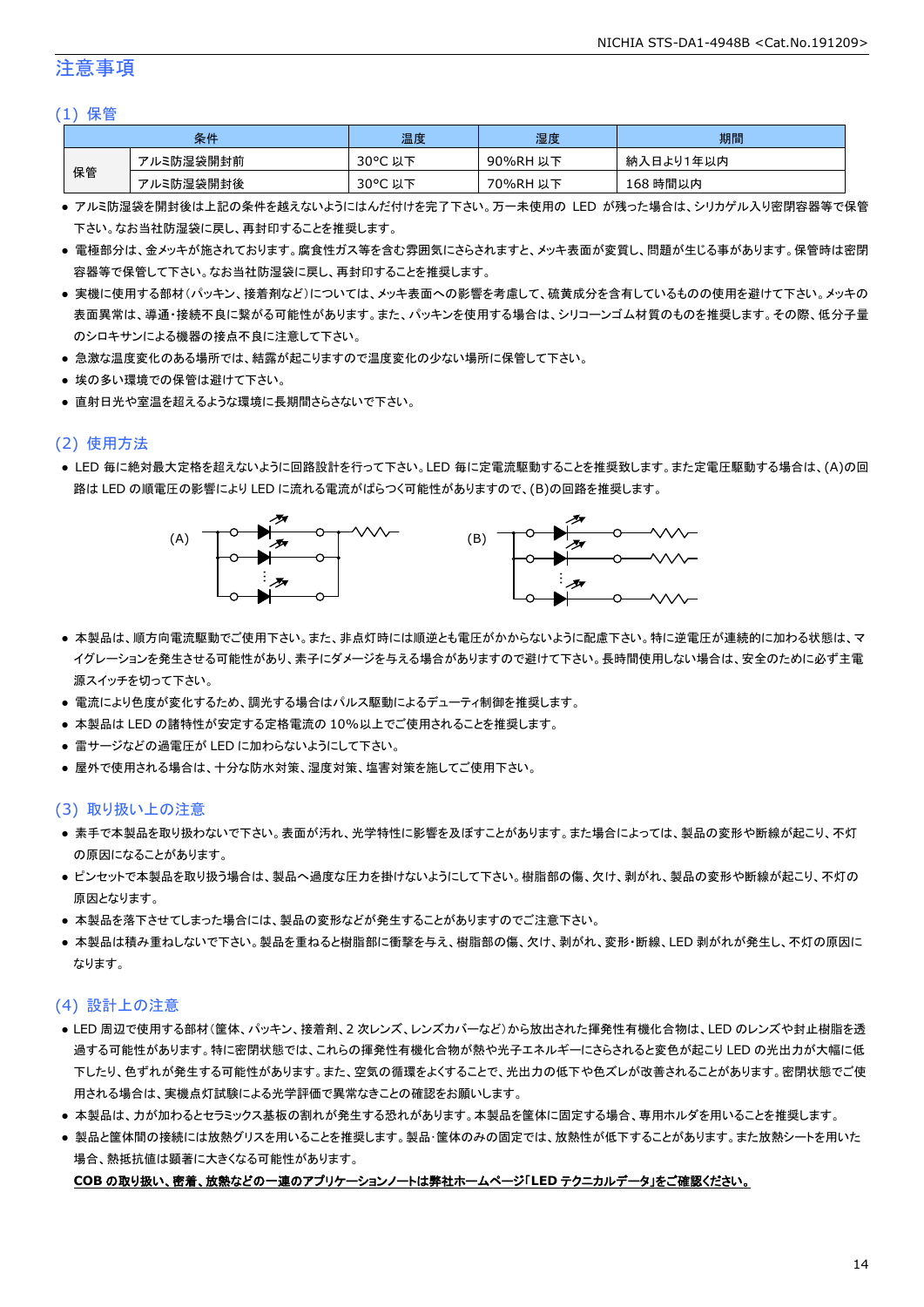### (5) 静電気に対する取り扱い

● 本製品は静電気やサージ電圧に敏感で、素子の損傷や信頼性低下を起こすことがあります。取り扱いに際しては、以下の例を参考に静電気対策を十分 行って下さい。

 リストストラップ、導電性衣類、導電靴、導電性床材等による電荷の除去 作業区域内の装置、治具等の接地による電荷の除去 導電性材料による作業台、保管棚等の設置

- 使用機器(はんだコテなど)、治具、装置類や作業区域内は適切に接地をして下さい。また、実装される機器等についてもサージ対策の実施を推奨しま す。
- 治具、装置類にガラスやプラスチックなどの絶縁体を使用される場合は以下の例を参考に対策を十分行って下さい。

 導電性材料による導電化 加湿による帯電防止 除電器(イオナイザ)による電荷の中和

### (6) 熱の発生

● 本製品をご使用の際は、効率的に素子の熱を下げる対策を施し、最大ジャンクション温度(T」)を超えることがないよう配慮下さい。熱飽和時のジャンクショ ン温度(T」)を推定する方法として、次の式で算出することが可能です。

 $T_J = T_C + R_{\theta JC} \cdot W$ 

\*T<sub>1</sub>=ジャンクション温度: °C

Tc=ケース温度: °C

R<sub>0JC</sub>=ダイスから T<sub>C</sub> 測定ポイントまでの熱抵抗: °C/W

W=投入電力(I<sub>F</sub>×V<sub>F</sub>): W



● 密着させる材料や筐体の材料特性および表面状態により Reicが変化することがあります。以下の内容についてもご注意頂けますようお願い致します。 本製品を搭載する筐体もしくはヒートシンクの間は熱抵抗の低い放熱材で密着させて下さい。

本製品を搭載するヒートシンクの面は穴や凹凸がなく、平たんにして密着させて下さい。

ホルダーや放熱材を使用する場合は、放熱が維持できる状態として下さい。

 熱による経年劣化、つまり寸法変化または特性劣化が発生すると、保持状態が変化し放熱悪化による製品破損の原因となりますので、信頼性についても 十分に御確認をお願い致します。

● 表面温度測定器(サーモグラフィ)等による非接触による温度測定も有効ですので、放熱設計の際の御参考として下さい。

#### ● **COB** の取り扱い、密着、放熱などの一連のアプリケーションノートは弊社ホームページ「**LED** テクニカルデータ」をご確認ください。

### (7) 洗浄

- ぬれた雑巾、ベンジン、シンナーなどで LED を拭かないで下さい。
- 洗浄する場合は、イソプロピルアルコールを使用して下さい。その他の洗浄剤の使用に当たってはパッケージ及び樹脂が侵され不具合発生の原因となる 場合がありますので、問題のないことを十分確認の上での使用をお願い致します。フロン系溶剤については、世界的に使用が規制されています。
- LED に汚れが付着した場合にはイソプロピルアルコールを布に付けて良く絞って汚れを拭き取って下さい。
- 超音波洗浄は、基本的には行わないで下さい。やむをえず行う場合は、発振出力や基板の取り付け方により LED への影響が異なりますので、予め実使 用状態で異常のない事を確認の上実施下さい。

### (8) 目の安全性

- 2006 年に国際電気委員会(IEC)からランプ及びランプシステムの光生物学的安全性に関する規格 IEC 62471 が発行され、LED もこの規格の適用範 囲に含められました。一方、2001 年に発行されたレーザー製品の安全に関する規格 IEC 60825-1 Edition1.2 において、LED が適用範囲に含まれて いましたが、2007 年に改訂された IEC 60825-1 Edition2.0 で LED が適用除外されました。但し、国や地域によっては、依然として IEC 60825-1 Edition1.2 と同等規格を採用し、LED が適用範囲に含められています。これらの国や地域向けには、ご注意下さい。IEC62471 によって分類される LED のリスクグループは、放射束や発光スペクトル、指向性などによって異なり、特に青色成分を含む高出力ではリスクグループ 2 に相当する場合もあり ます。LED の出力を上げたり、LED からの光を光学機器にて集光したりするなどした状態で、直視しますと眼を痛めることがありますので、ご注意下さい。
- 点滅光を見つづけると光刺激により不快感を覚えることがありますのでご注意下さい。又、機器に組み込んでご使用される場合は、光刺激などによる第三 者への影響をご配慮下さい。